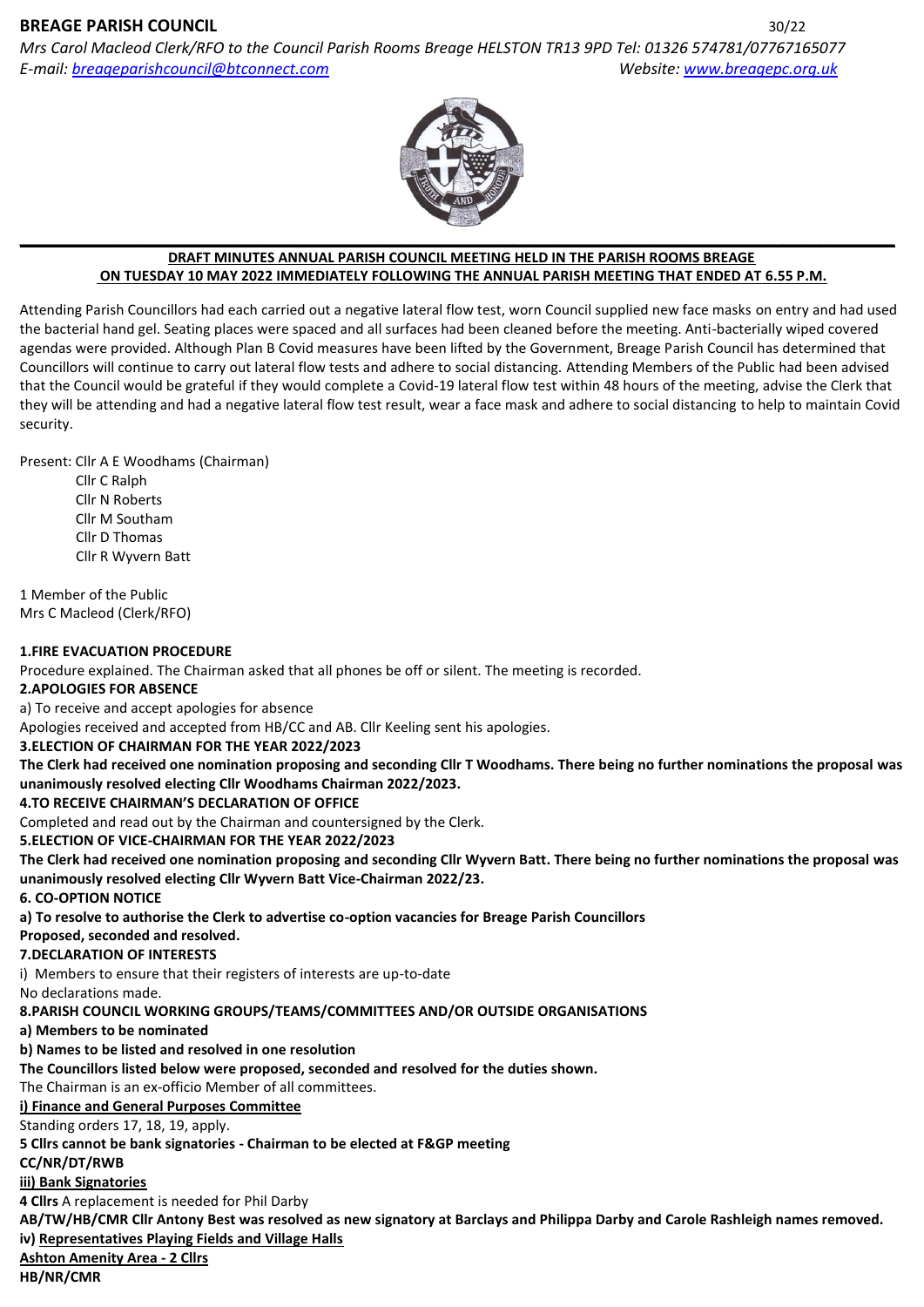31/22 **Breage Village Hall – 1 Cllr RWB Breage Field – 1 Cllr CMR Carleen Village Hall & Exercise Field– 1 Cllr AB Godolphin Cross Community Association – 1 Cllr CMR not to be a Trustee Praa Sands and District Community Centre – 1 Cllr BPC Custodial Trustees DT v) Staff working group personnel**  Standing order 20 applies **3 Cllrs CC/RWB/NR/TW vi) Footpaths and Open Spaces 2 Cllrs MS and PD an ex-Councillor accepted as a volunteer, sub-committee vii) Cemeteries 1 Cllr TW viii) H&Safety/Risk Assessment 2 Cllrs HB/CC ix) Lengthsman Scheme 1 Cllr AB xi) Helston & S Kerrier Community Network 1 Cllr Rep CMR and 1 Deputy DT xii) Breage Neighbourhood Development Plan Clerk CMR for the Steering Group As per last year: xiii) Trevurvas Pond DT/MS xiv) Police Advocate CC 9.CONFIRMATION OF MINUTES OF THE ORDINARY PARISH COUNCIL MEETING held on 5 April 2022 Proposed, seconded and resolved confirmed. 10.PUBLIC PARTICIPATION** To include Cornwall Councillor's report Public participation held here from 7.21 to 7.22 p.m. No public participation. Cllr Keeling's report had been received and circulated to Councillors. There were no questions. **11.FINANCE a) To review Financial Regulations and make any necessary resolution b) To review Financial Risk Assessment and make any necessary resolution c) To review Asset Register and make any necessary resolution** F&GP have recently reviewed a), b) and c) **d) To resolve to accept the Internal Auditor's report and to accept complete satisfaction with the effectiveness of the Internal Audit e) To resolve to action the approval of section 1, sound system of internal control and section 2, the end-of-year figures submitted by the RFO for external audit, and to agree to the signing** The Chairman signed sections 1 and 2. The Clerk signed section 1. **f) To note that the dates for publication for the 2021/2022 Annual Return will be Monday 6 June 2022 and the dates of the period for the exercise of public rights are 13 June 2022 to 22 July 2022 g) To resolve to approve that payments may be made by BACS/CHAPS – to be confirmed by a Member of the Accounts Team and checked on the bank statements h) To resolve to award a £50 s137 grant to Godolphin WI towards a Jubilee party must be resolved thus: In pursuance of the power conferred by Section 137 of the Local Government Act 1972 and being of the opinion that the expenditure satisfies the requirements of this section and is in the interests of the area or its inhabitants and will benefit them in a manner commensurate with the expenditure, the Council approves the following payment: £50 s137 grant to Godolphin WI towards a Jubilee party**

# **a) to h) proposed, seconded and resolved by composite resolution.**

**i) To resolve to approve May payments**

| No | Code                                | Date       | Pavment | <b>Supplier</b>                     | Net      | <b>VAT</b> | Total    |
|----|-------------------------------------|------------|---------|-------------------------------------|----------|------------|----------|
| 5  | Office consumables and goods        | 11/04/2022 | dd      | Lifeline24                          | 51.47    |            | 51.47    |
| 8  | Cemetery costs                      | 08/04/2022 | dd      | Yu Energy                           | 15.18    | 0.76       | 15.94    |
| 9  | Subscriptions                       | 06/04/2022 | bank    | Open Spaces Society                 | 45.00    |            | 45.00    |
| 10 | Maint/Repairs/Renewals Parish Rooms | 27/04/2022 | bank    | Pellows Waste Disposal Services Ltd | 204.00   |            | 204.00   |
| 11 | Telephone/Mobile/Broadband          | 16/04/2022 | dd      | <b>BT</b>                           | 179.06   | 35.81      | 214.87   |
| 12 | Cemetery maintenance Capital works  | 12/04/2022 | bank    | Derek Real                          | 1,400.00 |            | 1,400.00 |
| 13 | <b>Audit Charges</b>                | 27/04/2022 | bank    | Barbara Goraus                      | 221.60   |            | 221.60   |
| 14 | <b>Salaries</b>                     | 28/04/2022 | bank    | Administration                      | 1,638.34 |            | 1,638.34 |
|    |                                     |            |         |                                     |          |            |          |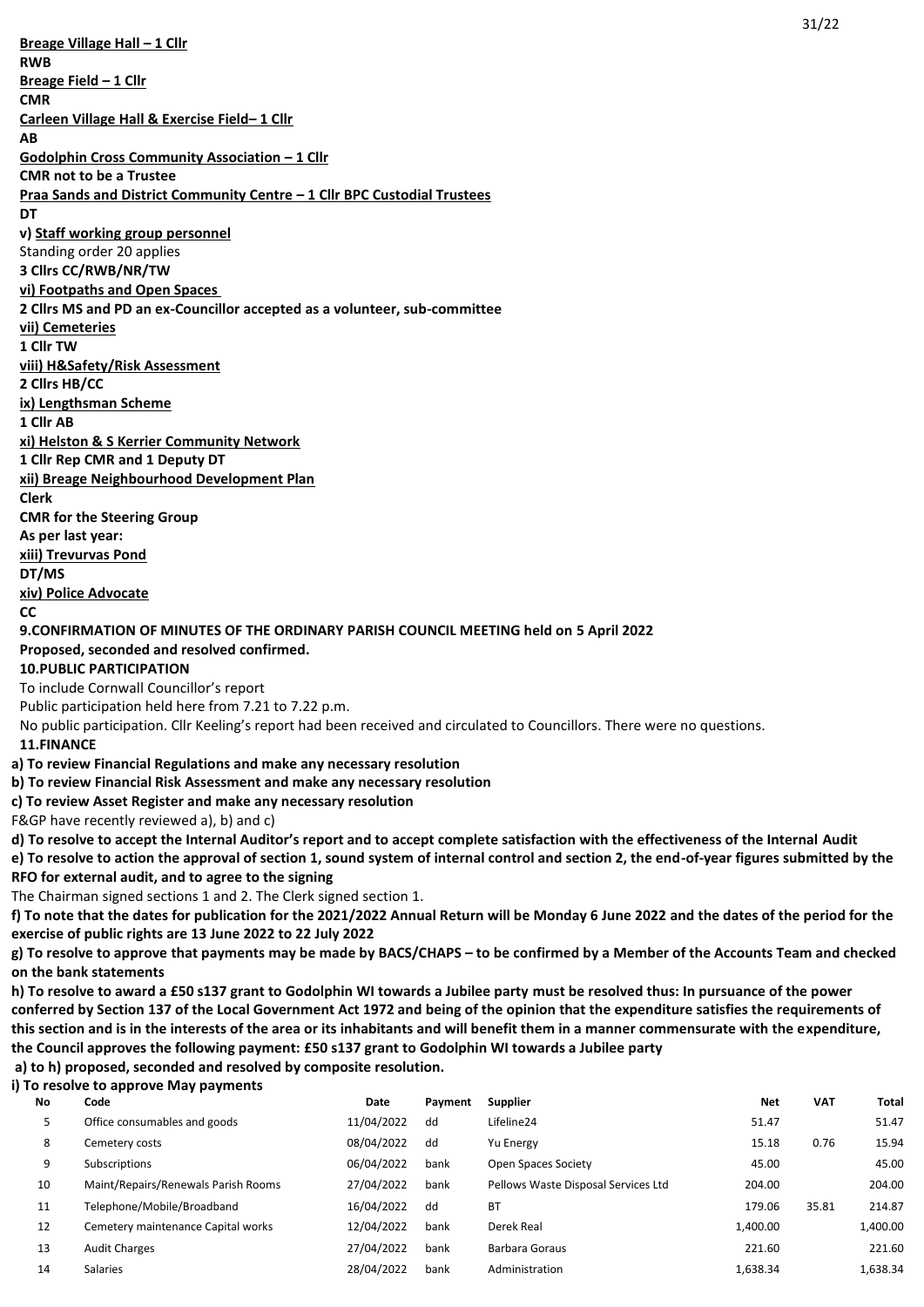| 32/22 |                                                    |            |      |                                         |          |        |          |
|-------|----------------------------------------------------|------------|------|-----------------------------------------|----------|--------|----------|
| 15    | <b>Salaries</b>                                    | 28/04/2022 | bank | Administration                          | 59.40    |        | 59.40    |
| 16    | Salaries                                           | 28/04/2022 | bank | <b>HM Revenue &amp; Customs</b>         | 334.60   |        | 334.60   |
| 17    | National Insurance Employer                        | 28/04/2022 | bank | HM Revenue & Customs                    | 201.59   |        | 201.59   |
| 18    | Playground & Leisure Equipment                     | 11/05/2022 | bank | Southwest Playground Safety Inspections | 90.00    | 18.00  | 108.00   |
| 19    | Ashton Field costs                                 | 11/05/2022 | bank | Southwest Playground Safety Inspections | 30.00    | 6.00   | 36.00    |
| 20    | Salaries                                           | 28/04/2022 | dd   | <b>NEST</b>                             | 125.16   |        | 125.16   |
| 21    | Pension Employer                                   | 28/04/2022 | dd   | <b>NEST</b>                             | 46.93    |        | 46.93    |
| 22    | Cemetery costs                                     | 11/05/2022 | bank | R Sanders                               | 260.00   | 52.00  | 312.00   |
| 23    | Ashton Field grass cutting                         | 11/05/2022 | bank | R Sanders                               | 230.00   | 46.00  | 276.00   |
| 24    | Contracts Grass & Hedge Cutting                    | 11/05/2022 | bank | R Sanders                               | 385.00   | 77.00  | 462.00   |
| 25    | <b>Electricity Parish Rooms</b>                    | 25/04/2022 | dd   | <b>British Gas</b>                      | 203.68   | 40.73  | 244.41   |
| 26    | Cemetery costs                                     | 01/06/2022 | dd   | Cornwall Council                        | 66.00    |        | 66.00    |
| 27    | Telephone/Mobile/Broadband                         | 29/04/2022 | dd   | <b>BT</b>                               | 22.20    | 4.44   | 26.64    |
| 28    | <b>Travel Expenses</b>                             | 11/05/2022 | bank | Administration                          | 18.90    |        | 18.90    |
| 29    | Notice boards/Benches/Signs/Fences/Phone<br>Kiosks | 11/05/2022 | bank | Stephen Babbage                         | 144.30   |        | 144.30   |
| 30    | Cemetery costs                                     | 09/05/2022 | dd   | Yu Energy                               | 15.26    | 0.76   | 16.02    |
|       |                                                    |            |      |                                         | 5,987.67 | 281.50 | 6,269.17 |

## **j) To acknowledge receipts**

| Acknowledged. |                                  |            |                |                                 |            |            |           |  |
|---------------|----------------------------------|------------|----------------|---------------------------------|------------|------------|-----------|--|
| No            | Code<br>Date                     |            | <b>Payment</b> | <b>Supplier</b>                 | <b>Net</b> | <b>VAT</b> | Total     |  |
|               | Precept                          | 11/04/2022 | bank           | Cornwall Council                | 45.000.00  |            | 45,000.00 |  |
| 2             | <b>Council Tax Support Grant</b> | 11/04/2022 | bank           | Cornwall Council                | 388.73     |            | 388.73    |  |
| 3             | Enhanced LMP money in            | 07/04/2022 | bank           | Cornwall Council                | 1,305.00   |            | 1,305.00  |  |
| 4             | <b>CIL</b>                       | 13/04/2022 | bank           | <b>Cornwall Council</b>         | 485.25     |            | 485.25    |  |
| 5             | <b>Grants and Donations</b>      | 19/04/2022 | bank           | National Lottery Community Fund | 5,000.00   |            | 5,000.00  |  |
| 6             | Cemetery fees interments         | 29/04/2022 | cheque         | Pendle Funeral Services         | 1,600.00   |            | 1,600.00  |  |
| ⇁             | Cemetery fees interments         | 29/04/2022 | cheque         | Mrs Penny Whittle               | 140.00     |            | 140.00    |  |
|               |                                  |            |                |                                 | 53.918.98  |            | 53.918.98 |  |

k) Clerk to provide bank balances

As at 29 April 2022: Current: £6,763.39; Savings: £130,505.20; Ashton Amenity Area: £39.80; Petty cash: £150. **12. FOOTPATHS**

MS reported that footpaths and stiles that have been checked are in a good condition and new waymarkers are in position throughout the Parish.

i) The Cornwall Council (Additional of Bridleways together with the Upgrade of Footpaths to Bridleways and a Restricted Byway at Tregonning Hill) Modification Order 2021 (WCA 541) and

The Cornwall Council (Addition of Restricted Byways together with the Upgrade of Footpaths to Restricted Byways at Tregonning Hill) Modification Order 2021 (WCA 542)

**To resolve to withdraw or not withdraw BPC's previous comments**

Discussion was held. **It was proposed, seconded and resolved that the Clerk obtain legal advice and opinion from Open Spaces regarding the letter that was received and telephone J Rowell who had sent the letter.** The 28 days given for reply ends today. The letter was dated  $12^{th}$  April but was not received until  $21^{st}$ .

# **13. HIGHWAYS**

i) Hendra Lane

Only one yellow line was marked. This was reported to Highways and the second line was marked. Cars are parking on the inside of the lines.

ii) Breage School Crossing

Clerk to contact JK and request a copy of the A394 Revision Plan to see if the crossing is included.

Concern has been expressed re. Trewithick Road where there is no footway for the children.

iii) Pengersick Lane double yellow lines: from the blue marker lines now on the road, authority appears to have been given to start the lines further down Pengersick Lane. Clerk to contact Maxine Hardy and ask for a copy of the results of the Praa Sands Consultation.

iv) Common Ground Hendra – There is now an encampment there.

v) Byway 47 passing places are being used for parking.

vi) Basketball Court – the double lines will not take in the area opposite the basketball/exercise/car park area. Look at possible signage next meeting.

Thanks to MS for washing down the signs at the basketball area.

vii) Godolphin Bridge – capping stones knocked down. These are to be replaced.

viii) Gabions Breage Church – costing estimate not received. This was a temporary measure. There appears to be no intention of removing the gabions. PCC wish for them to be removed. JK's suggested price, £1,000 per metre.

ix) 10 m.p.h. danger of skidding signs have been erected round the Parish. It appears that the roads marked are not up to standard but will not be repaired.